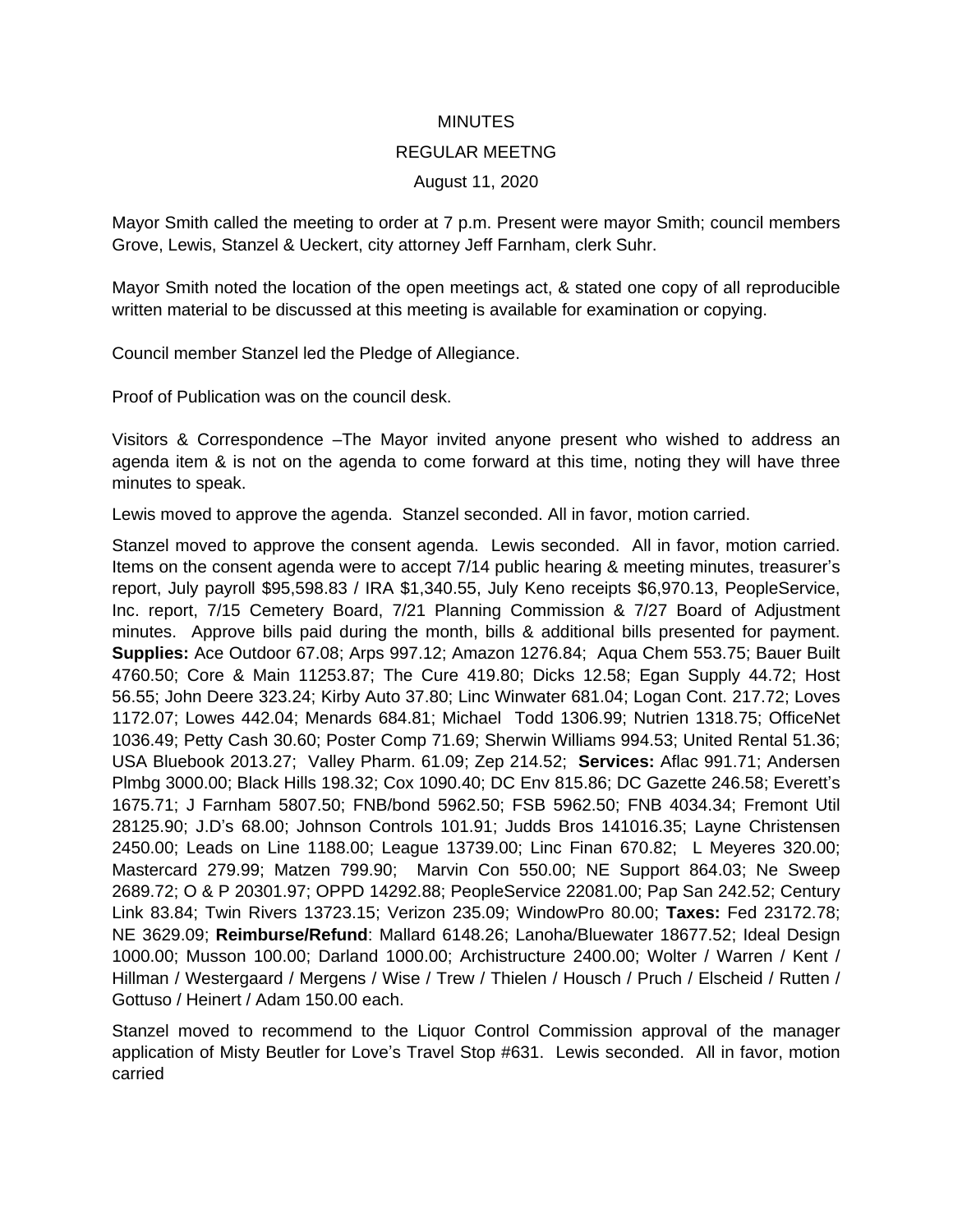Stanzel moved to approve the request of Treg Drews to block 269<sup>th</sup> Street from the Taylor Street curve to Ruggles Street from 6 to 10 p.m. on September 18 for a movie night / street party for kids. Grove seconded. All in favor, motion carried.

Marv Wiese representing 3M Plant explained the request to allow 3M to expand the exit road from the plant by 12 feet to the west to provide a turning lane for improved traffic flow. The request was supported by a letter from the city engineer stating the driveway location has adequate intersection distance & 3M has indicated they will install the required signage for the 3 lane section per MUTCD standards.

Lewis moved to allow 3M Plant to expand the exit road from the plant 12 feet to the west. Ueckert seconded. All in favor, motion carried.

Mr. Farnham suggested proposed Ordinance No. 739, to permit chickens in the city, needs to have provisions to pull a permit, to have a procedure in place & limit chickens to the backyard.

Council member Grove shared results of a survey she had posted on her facebook page. There were 48 responses, 80% were Valley Residents, 20% resided In the area. 79.17% were in favor of the City allowing chickens in the city limits, 20.83% were not. In response to the question of would you get chickens if they were allowed - 48.75% responded yes, 39.58% responded no and 16.67% were unsure. Nathan Krauel, 208 East Sunset introduced himself as the person who originally made the request. An email received from Renee Muhlbauer 130 West Vass Street was read into the record.

"To whom it may concern, Thank you for allowing my comments to be read as I was unable to attend this evenings meeting. When my children and I bought a home in Valley, we were excited to finally have a space of our own where we could have chickens. It never occurred to us that it wouldn't be a possibility. After all, we could have had them in Omaha and Elkhorn, even my sister in San Francisco keeps chickens in her back yard in the city. When moving further away from Omaha, it seemed like a given that chickens were an option. Imagine my surprise when I found out that our town wouldn't allow us to have some backyard chickens! There were some very disappointed people at my house! Maybe it doesn't seem like a big thing, but I was truly looking forward to my kids having a small experience with "farm" animals, having the responsibility of taking care of them, collecting the eggs and using them in our cooking, etc. I ask that you please give consideration to changing the current law to allow chickens (hens, not roosters) to be kept in town as so many other communities also allow. Thank you, Renee Muhlbauer."

Mr. Farnham will review & revise the ordinance. Council member Grove will post the survey on the City facebook page.

CITY ENGINEER – Gardiner Street Storm Water pumping station – Jim Olmsted reported the project is completed, started up & tested. The change order reflects an increase in testing allowance, OPPD electrical service cost, addition of link-seal to all piping connections & install electrical platform to meet code. He recommended council approve the change order, final pay request application & acceptance of the project & final close out documents.

Grove moved to approve Change Order No. 1, an increase \$17,626.35. Stanzel seconded. All in favor, motion carried.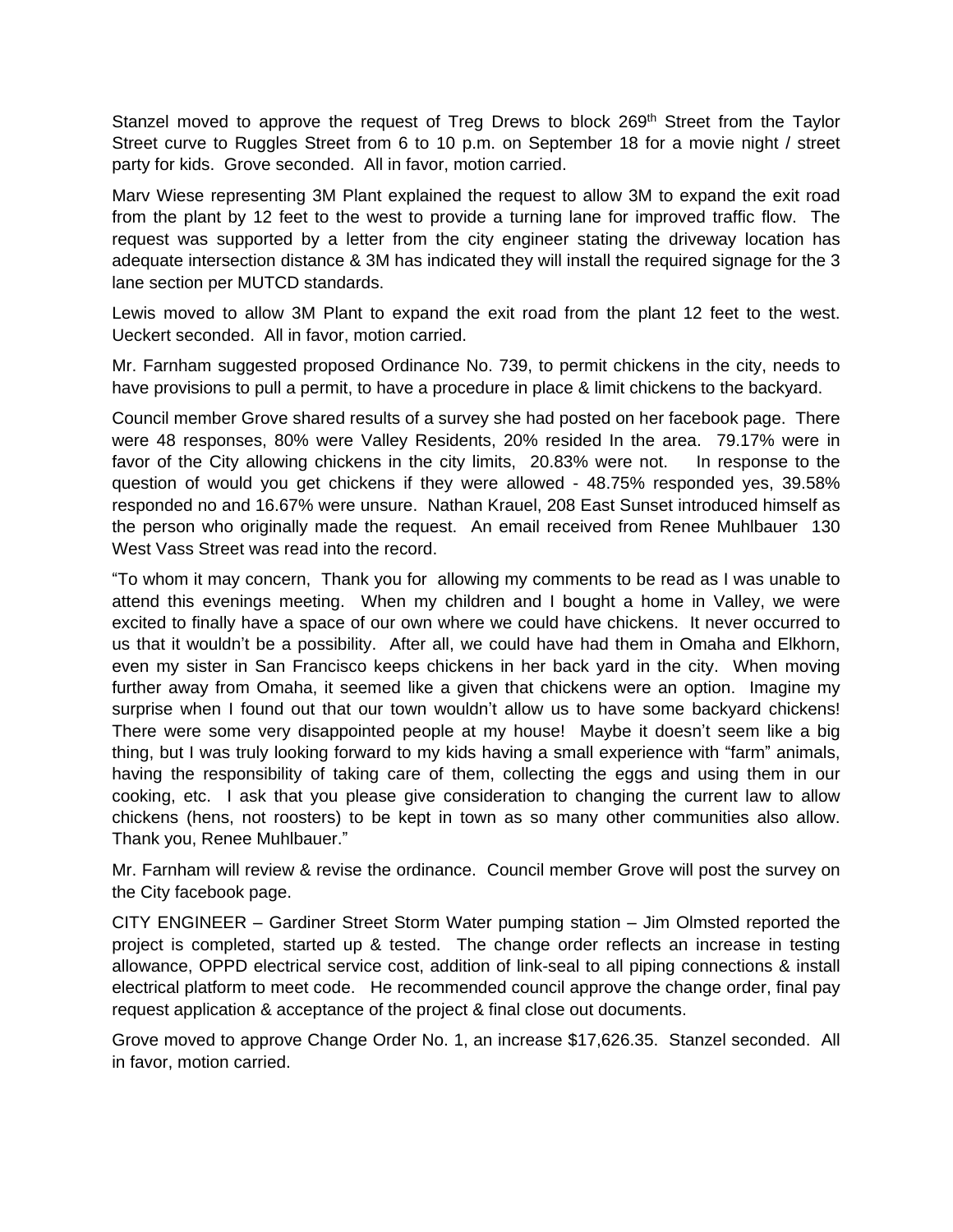Council member Lewis introduced, read & moved for passage of Resolution No. 2020-31 to approve Judds Brothers Construction pay application No. 6 (final) for \$141,016.35. Ueckert seconded. All in favor, motion passed. A true, correct & complete copy is on file at city hall.

Stanzel moved to approve Acceptance of Project & Final Close Out, Certificate of Substantial Completion, Consent of Surety Company to final payment & Contractor's Affidavit of Payment of Debts & Claims. Grove seconded. All in favor, motion carried.

Valmont lift station repair – Pre-construction meeting is scheduled for 9 a.m. August 18 at City Hall.

Flat Water Phase 2 Utilities – Greg Perry reported the project is 65% complete. 75% of gravity sewer will be finished by the end of the week. He recommended approval of the pay request.

Council member Stanzel introduced, read & moved for passage of Resolution 2020-32 to approve to developer Vrba Construction pay application #2 for \$455,938.58 And Olmsted & Perry \$4,108.63. Lewis seconded. All in favor, motion carried. A true, correct & complete copy is on file at city hall.

Flat Water Phase 3 Rebid (Sanitary Sewer, Storm Sewer & Water Main) – Greg Perry reviewed the bids received July 9, 2020 & recommended the project be awarded to Vrba Construction. He added the developer understands he is proceeding at his own risk. The ongoing bridge discussion is on the August 18 Planning Commission agenda.

Stanzel moved to award the bid for Flatwater Phase 3 sanitary sewer, storm sewer & water main be awarded to Vrba Construction. Grove seconded. All in favor, motion carried.

Country Aire 2 Paving – Council member Lewis expressed displeasure with the project citing tall weeds, no advance notification & the need to control the situation.

Council member Stanzel added he received several videos of work being started at 6:30 a.m. in violation of the noise ordinance.

Mr. Perry will pass along the concerns to the developer. Talks continue with Century Link to move the pedestal which is impeding paving progress. He recommended council approve the pay request.

Council member Grove introduced, read & moved for passage of Resolution No. 2020-33 to approve to Developer payment of Steve Harris Construction pay application #1 for \$322,773.57. Stanzel seconded. Grove, Stanzel & Ueckert voted YES. NO; Lewis, motion carried. A true, correct & complete copy is on file at city hall.

Country Aire 2 Water & Sewer Improvements- - Mr. Perry noted the project is complete & recommended approval of the change order, final pay request & close out documents.

Stanzel moved to approve change order No. 1 decrease of (\$4,274.17). Lewis seconded. Stanzel, Ueckert & Grove voted YES. NO; Lewis, motion carried.

Council member Ueckert introduced, read & moved for approval of Resolution No. 2020-34 to approve to SID 604 payment of Compass Utility LLC pay application #3 (final) \$29,703.32. Stanzel seconded. Ueckert, Grove & Stanzel voted YES. NO; Lewis, motion carried. A true, correct & complete copy is on file at city hall.